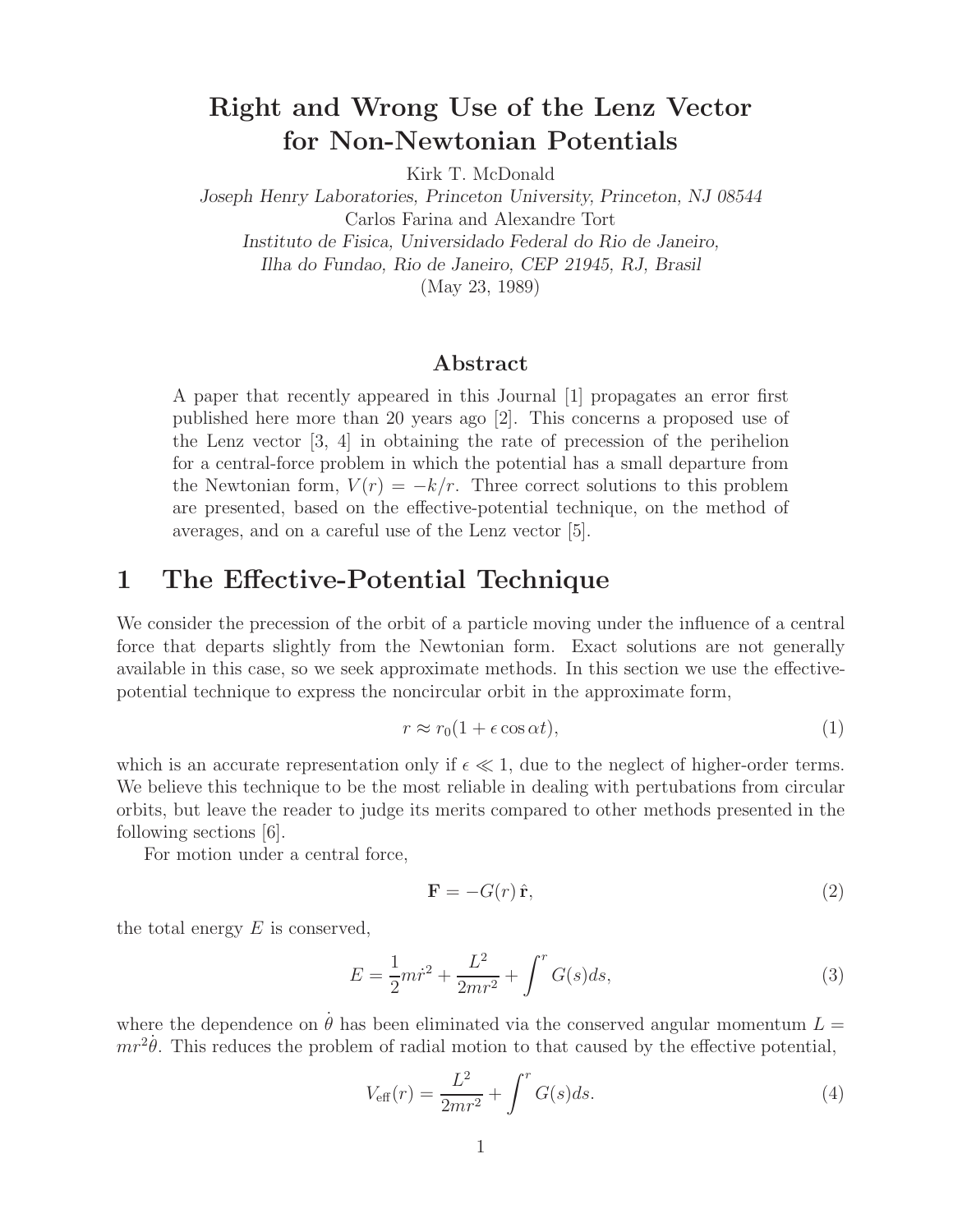In this approach it is useful to think of the orbit parameters  $r_0$  and  $\epsilon$  in eq. (1) as dependent on the constants of the motion E and L.

For a specified value of angular momentum  $L$ , there is a circular orbit at constant  $r_0$ given by,

$$
\frac{dV_{\text{eff}}(r_0)}{dr} = -\frac{L^2}{mr_0^3} + G(r_0) = 0.
$$
\n(5)

Introducing  $\Omega$  as the angular velocity of the equilibrium circular orbit, we have,

$$
L = mr_0^2 \Omega,\tag{6}
$$

and,

$$
G(r_0) = \frac{L^2}{mr_0^3} = mr_0\Omega^2.
$$
\n(7)

On expanding the effective potential about  $r_0$  and supposing that  $r - r_0$  is small, the equation of motion becomes,

$$
m\ddot{r} = F_{\text{eff}}(r) = -\frac{dV_{\text{eff}}(r)}{dr} \approx -\frac{d^2V_{\text{eff}}(r_0)}{dr^2}(r - r_0). \tag{8}
$$

For motion that departs from the circular orbit, we have oscillatory solutions whose radial dependence has the form (1). The associated angular motion is obtained via conservation of angular momentum,

$$
\theta \approx \Omega t - 2\epsilon \frac{\Omega}{\alpha} \sin \alpha t,\tag{9}
$$

The angular frequency  $\alpha$  of the oscillatory motion is found from (8) as,

$$
\alpha = \sqrt{\frac{d^2 V_{\text{eff}}(r_0)}{m dr^2}}.
$$
\n(10)

On use of eqs.  $(6)$  and  $(7)$  in eq.  $(10)$  we find,

$$
\alpha = \Omega \sqrt{3 + \frac{r_0 G'(r_0)}{G(r_0)}}.
$$
\n
$$
(11)
$$

For  $G(r) \approx k/r^2$ ,  $\alpha$  is approximately equal to  $\Omega$  and we may expand,

$$
\alpha = \Omega \sqrt{1 + \left(2 + \frac{r_0 G'(r_0)}{G(r_0)}\right)} \approx \Omega \left(2 + \frac{r_0 G'(r_0)}{2G(r_0)}\right). \tag{12}
$$

The perihelion of the noncircular orbit, eq. (1), precesses with angular velocity  $\omega$  given by,

$$
\omega = \Omega - \alpha \approx -\Omega \left( 1 + \frac{r_0 G'(r_0)}{2G(r_0)} \right). \tag{13}
$$

The problem at hand is the case of a small departure from the Newtonian force law,

$$
\mathbf{F} = -\frac{k}{r^2}\hat{\mathbf{r}} + B(r)\,\hat{\mathbf{r}},\tag{14}
$$

Then eq. (13) leads to the angular velocity of precession as,

$$
\omega = \frac{B(r_0)}{mr_0\Omega} + \frac{B'(r_0)}{2m\Omega}.
$$
\n(15)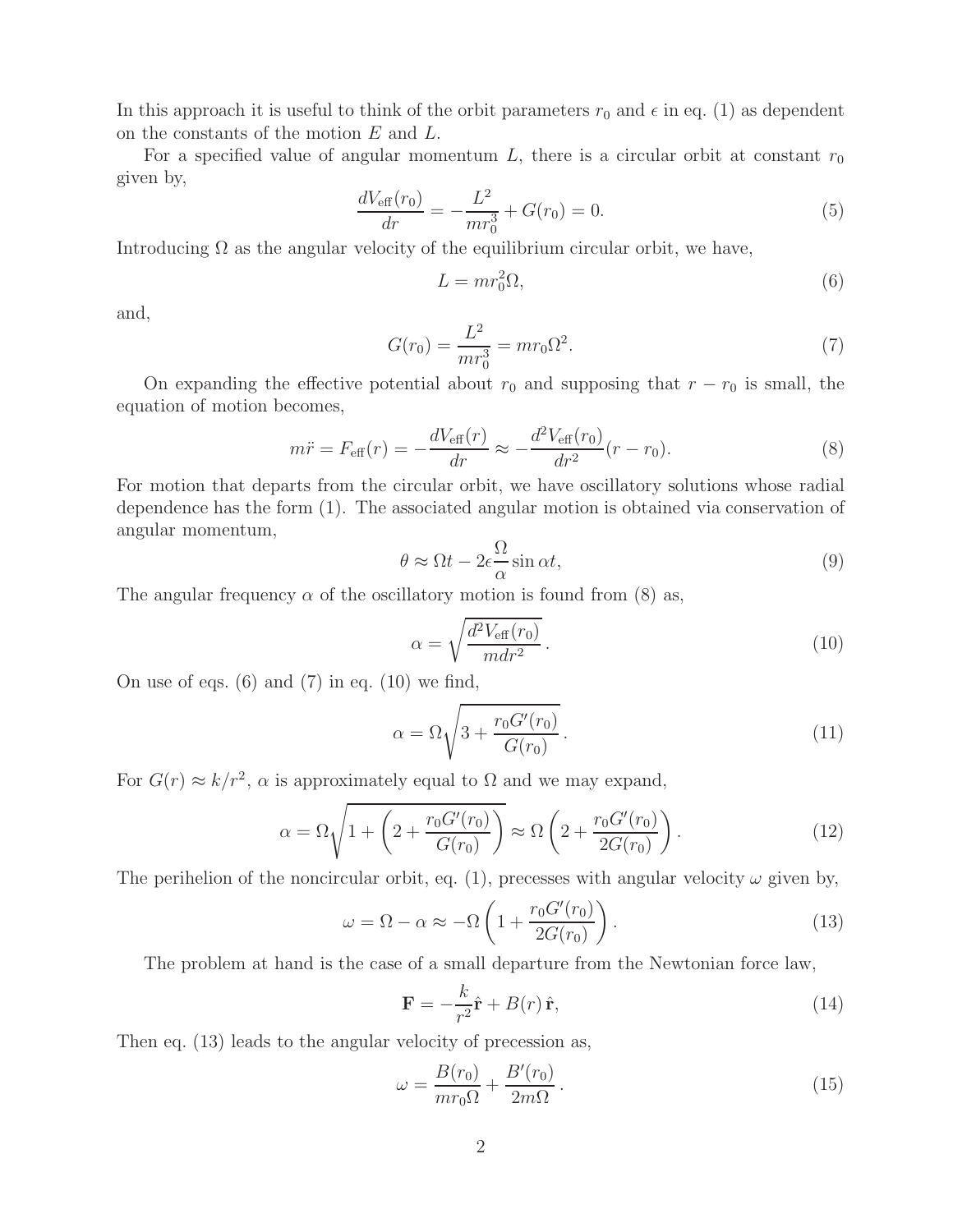# **2 Erroneous Use of the Lenz Vector**

Although the above approach follows the basic line of attack in all problems of small oscillations about equilibrium, it is apparently too lengthy for some people's taste. Greenberg [2] has proposed a much quicker derivation based on the Lenz vector.

We recall that the Lenz vector,

$$
\mathbf{A} = \hat{\mathbf{r}} + \frac{\mathbf{L} \times \mathbf{p}}{km},\tag{16}
$$

where **L** and **p** are the angular and linear momentum, respectively, is a constant of the motion in the case of the central force,

$$
\mathbf{F} = -\frac{k}{r^2}\hat{\mathbf{r}}.\tag{17}
$$

As noted by Greenberg [2] the constancy of **A** is readily verified with the useful relation that,

$$
\frac{d\hat{\mathbf{r}}}{dt} = \frac{\mathbf{L}}{mr^2} \times \hat{\mathbf{r}}.\tag{18}
$$

We now consider the effect of a small correction,  $B(r)$ , to the Newtonian force, as in eq. (14). We again desire an expression for  $\omega$ , the rate of precession of the perihelion of the orbit. The vector  $\boldsymbol{\omega}$  is of course parallel to the angular momentum **L**.

The hypothesis of Greenberg is that  $\omega$  can be found by supposing the vector **A** rotates with angular velocity  $\omega$ . While this hypothesis is sound, the method used by Greenberg to evaluate  $\omega$  is inaccurate.

Here we follow the derivation as given by Greenberg to compare with the standard result (15). We look for a time dependence of **A** of the form,

$$
\frac{d\mathbf{A}}{dt} = \boldsymbol{\omega} \times \mathbf{A}.\tag{19}
$$

Direct differentiation of eq. (16), combined with eqs. (14) and (18), leads to,

$$
\frac{d\mathbf{A}}{dt} = \frac{B(r)}{km} \mathbf{L} \times \hat{\mathbf{r}},\tag{20}
$$

while we also find by direct substitution into eq.  $(16)$  that,

$$
\boldsymbol{\omega} \times \mathbf{A} = \boldsymbol{\omega} \times \hat{\mathbf{r}} - \frac{\boldsymbol{\omega} \cdot \mathbf{L}}{km} \mathbf{p}.
$$
 (21)

The argument of Greenberg is that **p** averages to zero over a closed orbit, and that  $B(r)$  in eq. (20) may be averaged to  $B(r_0)$ , leading to,

$$
\omega = \frac{B(r_0)}{km} \mathbf{L}, \quad \text{and} \quad \omega = \frac{B(r_0)}{mr_0 \Omega}.
$$
 (22)

We see that the result (22) bears some resemblance to the correct form (15), but the dependence of  $\omega$  on the derivative of the force field is missing in eq. (22). The authors of [1, 2] may have been misled by the coincidence that for the case  $B(r) = C/r^4$ , the absolute values of  $\omega$  found with eqs. (15) and (22) are the same, although the signs are opposite. Thus, the second term in eq. (15) is actually the larger for some cases of interest, and its absence cannot be excused as neglect of a small correction.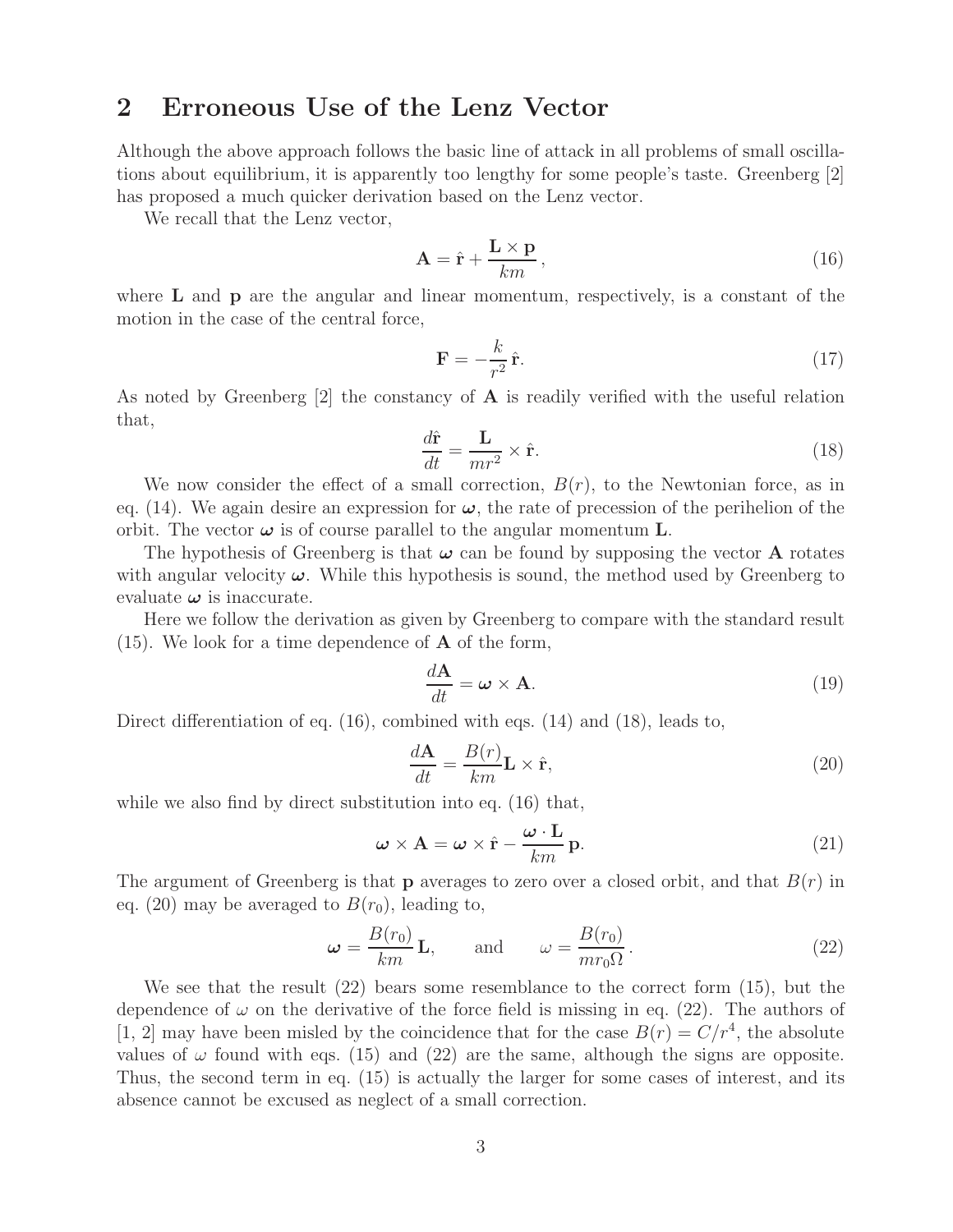# **3 Correct Use of the Lenz Vector**

A correct use of the Lenz vector for non-Newtonian potentials has been presented in this Journal by Sivardière [5], without mention of the attempt by Greenberg  $[2]$  to solve the same problem. Here we recast the argument of Sivardière into the notation used above.

First, it is useful to note that for the Newtonian potential,  $V = -k/r$ , the (constant) Lenz vector **A** of eq. (16) is oriented along the major axis of the elliptical orbit, and has magnitude equal to the eccentricity,  $\epsilon$ , of the orbit. To see this, we introduce  $\theta$  as the angle between **A** and radius vector **r**, and evaluate the scalar product,

$$
\mathbf{A} \cdot \mathbf{r} = Ar \cos \theta = r + \frac{\mathbf{L} \times \mathbf{p} \cdot \mathbf{r}}{km} = r - \frac{L^2}{km},
$$
 (23)

using eq.  $(16)$ . On solving for r, we find,

$$
r = \frac{L^2}{km(1 - A\cos\theta)},\tag{24}
$$

which verifies the interpretation of  $A$  as the "eccentricity vector", with the magnitude  $A$ being equal to the eccentricity  $\epsilon$  of the orbit.

We now re-examine the argument of sec. 2 beginning at eq.  $(20)$ . Greater care is required in calculating the time average of this expression. First, we decompose,

$$
\hat{\mathbf{r}} = \hat{\boldsymbol{\epsilon}} \cos \theta + \hat{\boldsymbol{\delta}} \sin \theta, \tag{25}
$$

where  $\hat{\epsilon}$  is a unit vector along the intial direction of **A**, and  $\hat{\delta} = \hat{\mathbf{L}} \times \hat{\epsilon}$  is a unit vector orthogonal to  $\hat{\epsilon}$  and **L**. Then, the time average of eq. (20) is,

$$
\left\langle \frac{d\mathbf{A}}{dt} \right\rangle = \frac{\mathbf{L}}{km} \times \hat{\boldsymbol{\epsilon}} \left\langle B(r) \cos \theta \right\rangle + \frac{\mathbf{L}}{km} \times \hat{\boldsymbol{\delta}} \left\langle B(r) \sin \theta \right\rangle.
$$
 (26)

We will evaluate the time average of a function  $f(t)$  as,

$$
\langle f(t) \rangle = \frac{1}{T} \int_0^T f(t) dt = \frac{1}{T} \int_0^{2\pi} f(\theta) \frac{dt}{d\theta} d\theta = \frac{\Omega m}{2\pi L} \int_0^{2\pi} r^2 f d\theta,
$$
 (27)

where  $T = 2\pi/\Omega$  is the period of the orbit. The use of  $2\pi$  as the period of the orbit in angle  $\theta$ is not strictly correct for the precessing orbits under consideration which limits the accuracy of the method of this section independent of the approximations (28)-(29) used below.

Following the approximation of eq. (1), we write,

$$
r \approx r_0(1 + \epsilon \cos \theta),\tag{28}
$$

and so,

$$
B(r) \approx B(r_0) + (r - r_0)B'(r_0) \approx B(r_0) + \epsilon r_0 \cos \theta B'(r_0). \tag{29}
$$

On inserting eqs. (27)-(29) into eq. (26), only the integrals in  $\cos^2 \theta$  will be nonzero, leading to,

$$
\left\langle \frac{d\mathbf{A}}{dt} \right\rangle = \frac{r_0^2 \Omega}{2k} \left[ 2B(r_0) + r_0 B'(r_0) \right] \hat{\mathbf{L}} \times \boldsymbol{\epsilon} = \boldsymbol{\epsilon} \times \mathbf{A},\tag{30}
$$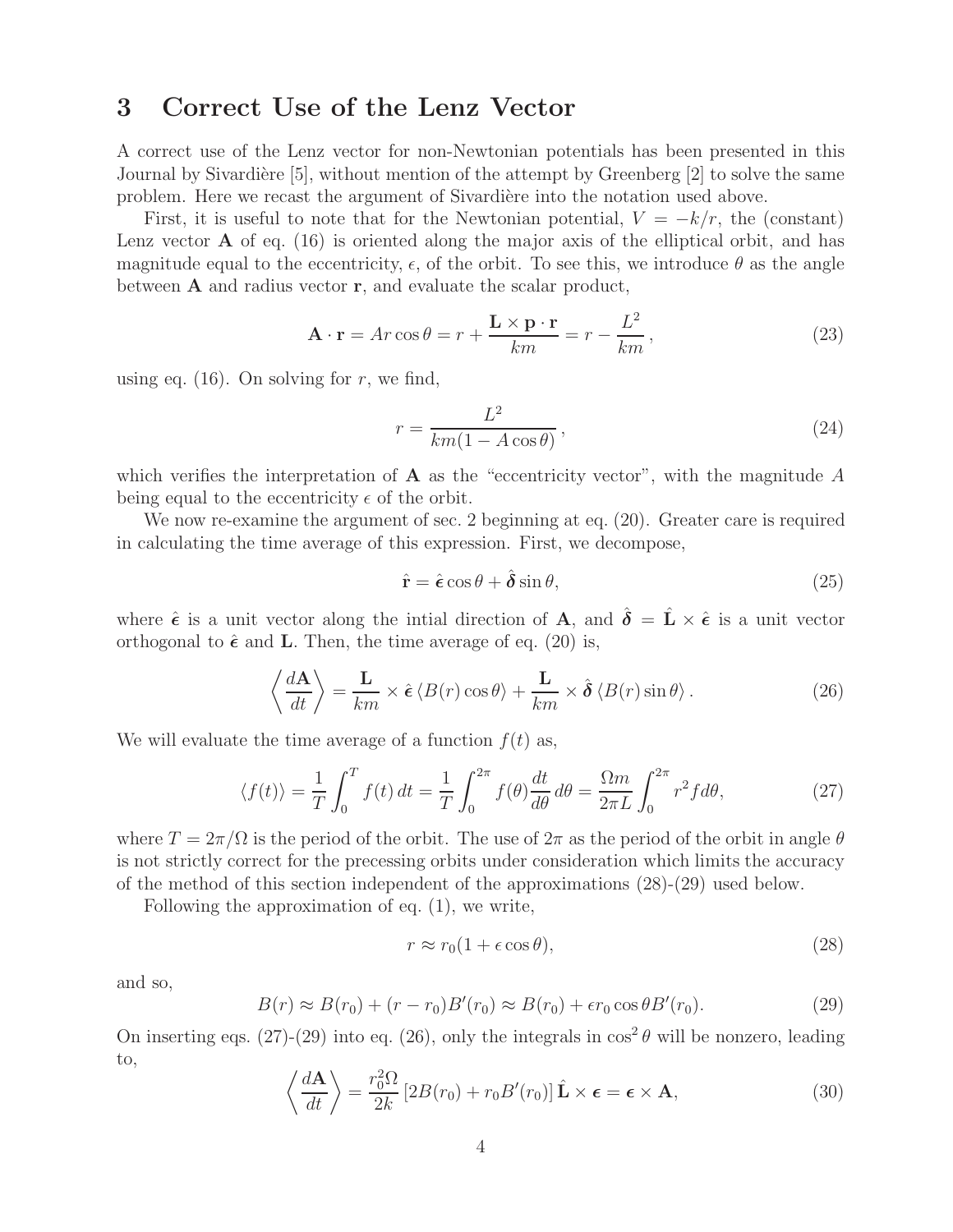with,

$$
\omega = \frac{r_0^2 \Omega}{2k} \left[ 2B(r_0) + r_0 B'(r_0) \right]. \tag{31}
$$

Noting that  $k \approx m\Omega^2 r_0^3$ , we obtain the result (15) of sec. 1.

This vindicates the insight of Greenberg [2] that the Lenz vector **A** points along the precessing major axis of the orbit of a particle in a non-Newtonian potential. Sivardière  $[5]$ notes that the Lenz-vector technique may be used for orbits with arbitrary eccentricity  $\epsilon$ , although the method is accurate only if the perturbation  $B(r)$  is small. (This remark holds for the method of sec. 4 as well.) Sivardière also gives examples of the use of the Lenz vector for orbits perturbed by noncentral forces. It remains that considerable care is required when using the Lenz vector.

#### **4 The Method of Averages**

The precession of orbits offers an instructive illustration of the so-called method of averages of Krylov and Bogoliubov [7]. This technique arose from the problem of characterizing the solutions of nonlinear differential equations. When applied to the Kepler problem it proves to be closely related to the averaging of the Lenz vector discussed in sec. 3 above.

The starting point in the present case is the "orbit equation" obtained in the usual way from  $\mathbf{F} = m\mathbf{a}$  via the substitution,

$$
u = \frac{1}{r},\tag{32}
$$

and after elimination of the time t in favor of polar angle  $\theta$ ,

$$
\frac{d^2u}{d\theta^2} + u = \frac{km}{L^2} - \frac{m(1)}{L^2 u^2}.
$$
\n(33)

Here we have assumed a central force of the form  $(14)$ . If the small correction B is actually zero we immediately find the standard elliptical orbit,

$$
u = \frac{1}{r} = \frac{1}{r_0} (1 - \epsilon \cos \theta),\tag{34}
$$

where  $r_0 = L^2/km$  is the average radius.

The approach of Krylov and Bogoliubov is to seek a solution when  $B$  is nonzero of the form,

$$
u = \frac{1}{r_0} \left[ 1 - \epsilon(\theta) \cos \phi(\theta) \right]. \tag{35}
$$

This introduces two unknown functions,  $\epsilon$  and  $\phi$ , so eq. (33) alone will be insufficient to determine them. For the needed second condition, we ask that the derivative of u with respect to  $\theta$  have the same form as when B is zero,

$$
\frac{du}{d\theta} = \frac{\epsilon}{r_0} \sin \phi. \tag{36}
$$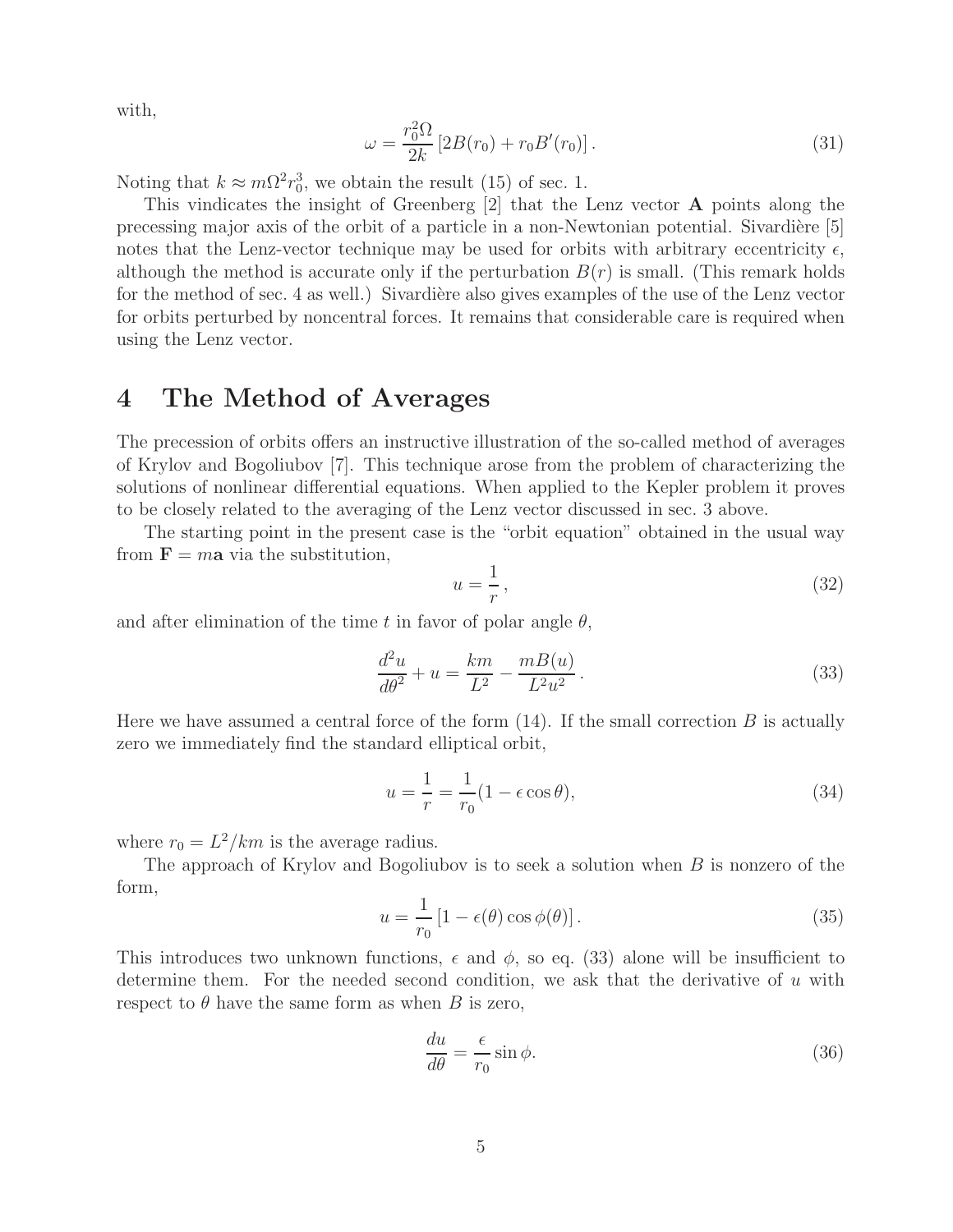On substituting eq. (36) into eqs. (33), and eq. (35) into eq. (36) we can solve for the derivatives of  $\epsilon$  and  $\phi$  with respect to  $\theta$ ,

$$
\frac{d\epsilon}{d\theta} = -\frac{B(u)}{ku^2}\sin\phi,\tag{37}
$$

$$
\frac{d\phi}{d\theta} = 1 - \frac{B(u)}{\epsilon ku^2} \cos \phi.
$$
\n(38)

The method of averages consists in approximating the right-hand sides of eqs. (37)-(38) by their averages over one period in  $\phi$ .

To implement this, we need a further approximation for the factor  $B/u^2$ ,

$$
\frac{1}{u^2} = \frac{r_0^2}{(1 - \epsilon \cos \phi)^2} \approx r_0^2 (1 + 2\epsilon \cos \phi),\tag{39}
$$

$$
B(u) \approx B(r_0) + (r - r_0)B'(r_0) \approx B(r_0) + \epsilon r_0 \cos \phi B'(r_0),\tag{40}
$$

$$
\frac{B(u)}{u^2} \approx r_0^2 \left\{ B(r_0) + \epsilon \left[ 2B(r_0) + r_0 B'(r_0) \right] \cos \phi \right\}.
$$
 (41)

From eqs. (37) and (41) we see that  $\epsilon$  is constant on average over many orbits, as expected. On combining eqs. (38) and (41), and averaging  $\cos^2 \phi$  to 1/2 we find,

$$
\frac{d\phi}{d\theta} \approx 1 - \frac{r_0^2}{2k} \left[ 2B(r_0) + r_0 B'(r_0) \right].
$$
\n(42)

In the notation of eqs. (1) and (10), we have  $\phi = \alpha t$  and  $\theta \approx \Omega t$ , so  $d\phi/d\theta \approx \alpha/\Omega$ , and the angular velocity of precession is,

$$
\omega = \Omega - \alpha \approx \frac{r_0^2 \Omega}{2k} \left[ 2B(r_0) + r_0 B'(r_0) \right]. \tag{43}
$$

Noting that  $k \approx m\Omega^2 r_0^3$ , eq. (43) reduces to our previous result (15).

# **References**

- [1] Carlos Farina and Marcos Machado, *The Rutherford cross section and the perihelion shift of Mercury with the Runge-Lenz vector*, Am. J. Phys. **55**, 921 (1987), http://kirkmcd.princeton.edu/examples/mechanics/farina\_ajp\_55\_921\_87.pdf
- [2] David F. Greenberg, *Accidental Degeneracy*, Am. J. Phys. **34**, 1101 (1966), http://kirkmcd.princeton.edu/examples/mechanics/greenberg\_ajp\_34\_1101\_66.pdf
- [3] Our use of the term "Lenz vector" is in honor of that designation in its one historically important application in physics: W. Pauli, Jr. Uber das Wasserstoffspektrum von Standpunkt der neuen Quantenmechanik, Z. Phys. **36**, 336 (1926), http://kirkmcd.princeton.edu/examples/QM/pauli\_zp\_36\_336\_26.pdf translated as *On the Hydrogen Spectrum from the Standpoint of the New Quantum Mechanics*, in *Sources of Quantum Mechanics*, ed. by B.L van der Waerden (North-Holland, 1967), http://kirkmcd.princeton.edu/examples/QM/vanderwaerden\_67.pdf